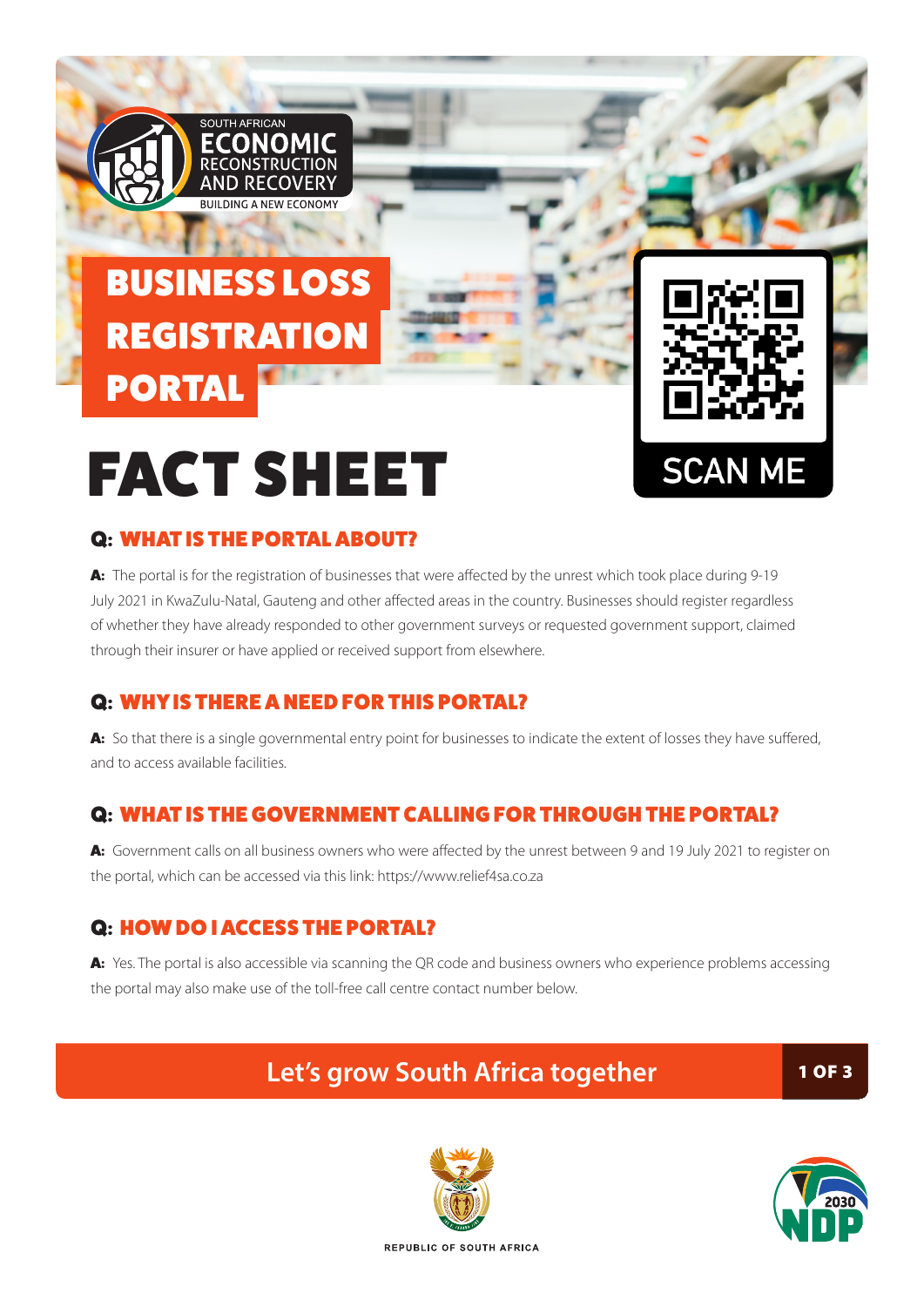## BUSINESS LOSS **REGISTRATION** PORTAL

# FACT SHEET

#### Q: WHAT DO I NEED TO REGISTER ON THE PORTAL?

A: The portal will ask registrants for various information. However if a registrant does not have information relating to a specific question, the portal will allow you to continue on. The portal will not stop registration because of lack of information.

#### Q: WHAT ARE THE CALL CENTRE OPERATING HOURS?

A: The call centre operating hours are 08:00 to 17:00 on weekdays (but closed on public holidays). The call centre number is 080 006 00850. If you have trouble accessing the portal, a call centre operator will assist you.

#### Q: HOW WILL THE PORTAL WORK?

A: The registration portal will collect data from affected businesses to better coordinate relief measures as well as to inform future interventions.

#### Q: HOW LONG WILL THE LOSS REGISTRATION PORTAL BE OPEN FOR AFFECTED BUSINESSES TO REGISTER?

A: The portal and call centre will remain open until Thursday 30 September 2021 at 17:00

#### Q: WILL THE PORTAL CONSUME A LOT OF MY DATA?

A: The portal does not require the uploading of documents or pictures and therefore uses little data.

#### Q: DOES THE PORTAL WORK FOR BUSINESSES CLAIMING FROM SASRIA?

A: The portal is a data collection tool to assess the damage caused by the July unrest. The Portal is not a facilitation tool for the payment of insurance claims, including SASRIA claims. All insurance claims must be sent to the insurer directly.

### Let's grow South Africa together **2 OF 3**





SOUTH AFRICAN

**FCONOMIC**